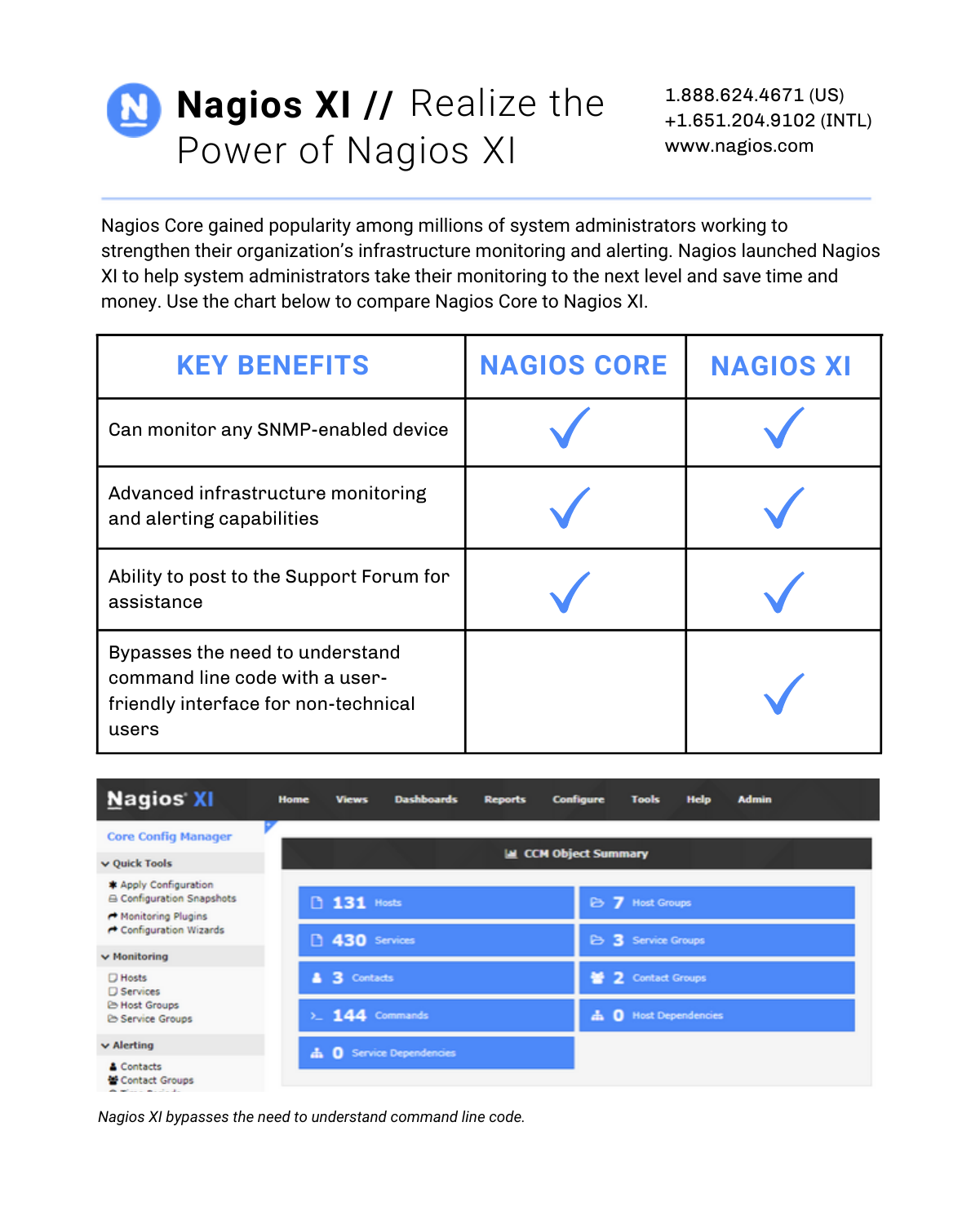| <b>KEY BENEFITS</b>                                                                                     | <b>NAGIOS CORE</b> | <b>NAGIOS XI</b> |
|---------------------------------------------------------------------------------------------------------|--------------------|------------------|
| Includes 70+ monitoring wizards for<br>point-and-click set up of the most<br>commonly monitored devices |                    |                  |
| Built-in graphs, charts, and real-time,<br>customizable dashboards for<br>advanced reporting            |                    |                  |



## *Nagios XI c*ollects and stores performance data for reporting with built-in graphs

| Sophisticated user permissions with<br>multi-tenant views                                                                                                                   |  |
|-----------------------------------------------------------------------------------------------------------------------------------------------------------------------------|--|
| Initial purchase includes first year of<br>access to Nagios Support Technicians<br>via tickets, customer only support<br>forums and phone (additional<br>purchase required) |  |